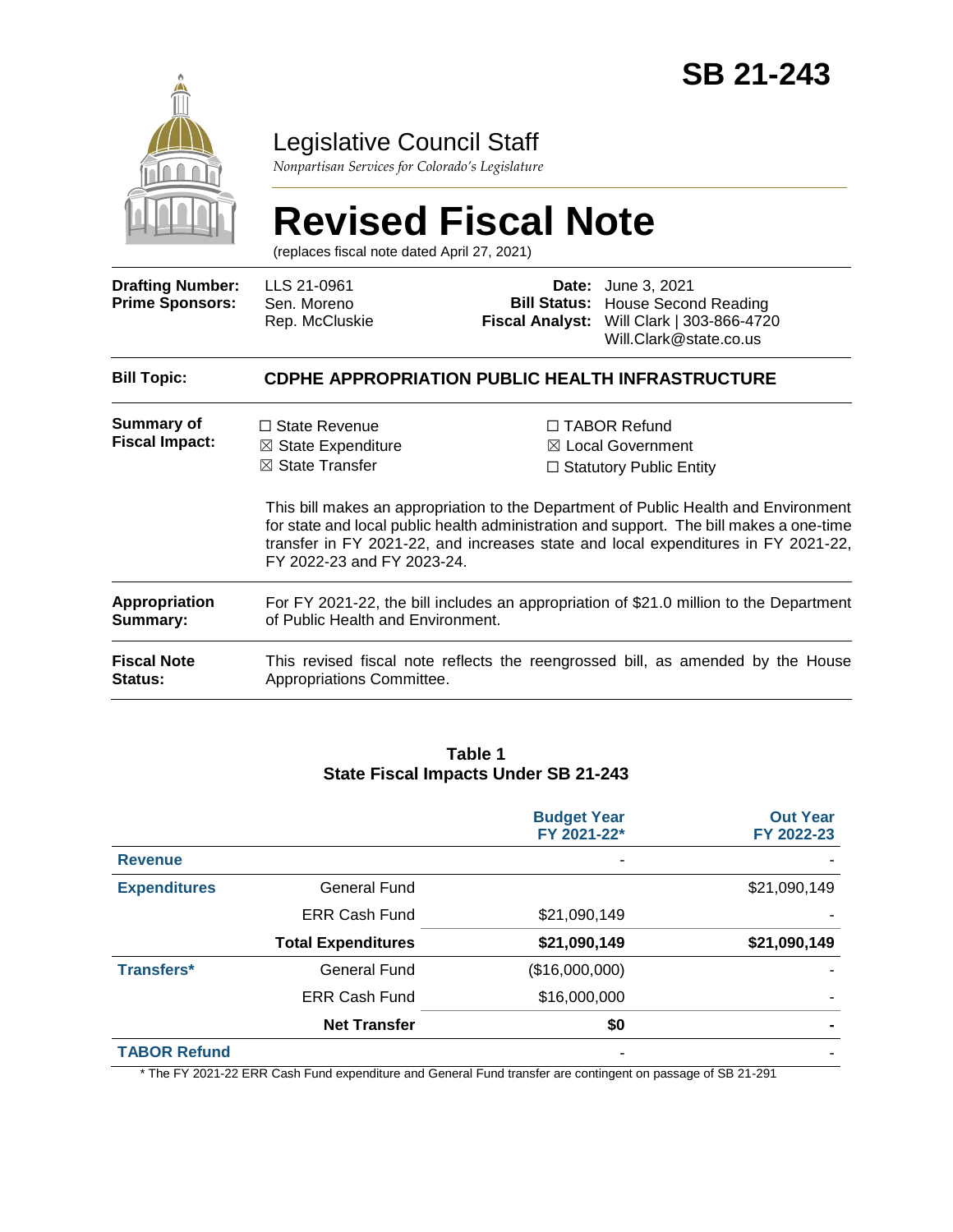# **Summary of Legislation**

This bill requires the General Assembly to appropriate \$21.0 million annually to the Department of Public Health and Environment (CDPHE) for three fiscal years starting in FY 2021-22 for state and local public health administration and support. In FY 2021-22 only, it transfers \$16.0 million from the General Fund to the Economic Recovery and Relief Cash Fund.

## **Background**

The Division of Disease Control and Public Health Response, housed in the CDPHE, was created in FY 2020-21 to respond to public health concerns and emergencies and works closely with local public health agencies to fulfill these responsibilities. The division is composed of three units that were previously standalone entities: the Disease Control Environmental Epidemiology Division; the Laboratory Services Division; and the Office of Emergency Preparedness and Response.

Through the budget process, the CDPHE requested \$31.0 million in General Fund and 121.4 FTE for FY 2021-22 and \$28.0 million General Fund and 157.2 FTE for FY 2022-23 (BA-02 - Public Health Infrastructure). This funding was not included in the FY 2021-22 Long Bill (Senate Bill 21-205). The appropriation included in this bill, plus an additional \$10 million in one-time federal funding that has been identified by CDPHE, would fund the CDPHE request for FY 2021-22. This anticipated federal funding does not carry forward into future fiscal years.

In March 2021, Congress enacted the federal "American Rescue Plan Act of 2021" to provide emergency assistance to state and local governments, which provided Colorado with coronavirus fiscal recovery funds. These funds will be deposited in the Economic Recovery and Relief Cash Fund, created in Senate Bill 21-291.

# **State Transfers**

In FY 2021-22, the bill makes a one-time transfer of \$16.0 million from the General Fund to the Economic Recovery and Relief Cash Fund.

#### **State Expenditures**

For FY 2021-22 through FY 2023-24, the bill increases annual expenditures in the CDPHE by \$21,090,149, as described in more detail below. In FY 2021-22, expenditures are from the Economic Recovery and Relief (ERR) Cash Fund; in FY 2022-23 and FY 2023-24, expenditures are from the General Fund.

**Division of Disease Control and Public Health Response.** Starting in FY 2021-22, the CDPHE will use \$11,090,149 to support the division for administration and support, research, outreach, laboratory services and emergency preparedness and disaster response activities.

**Local public health agencies.** Starting in FY 2021-22, the CDPHE will distribute \$10,000,000 to local public health agencies across the state for administration and support.